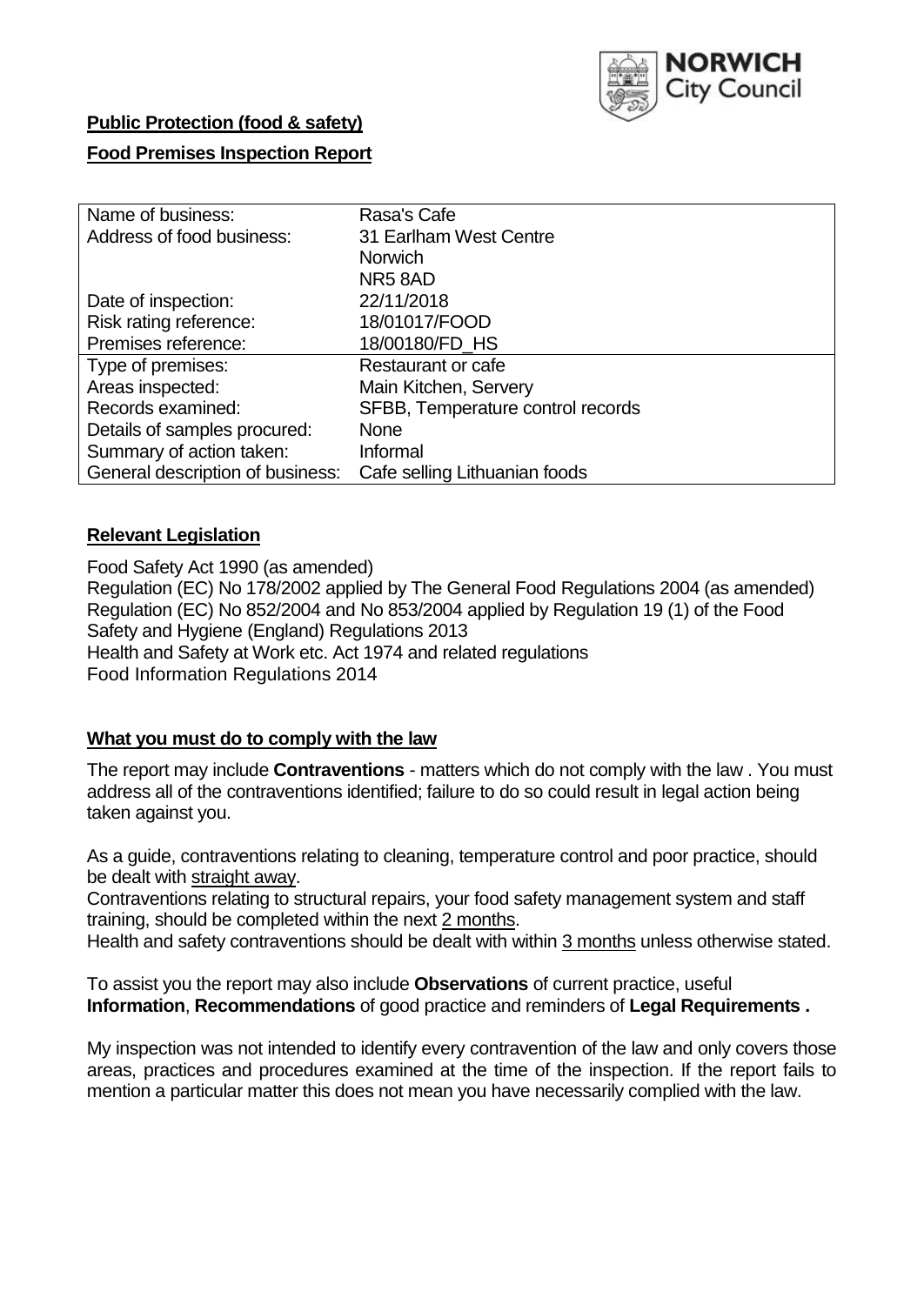# **FOOD SAFETY**

### **How we calculate your Food Hygiene Rating:**

The food safety section has been divided into the three areas which you are scored against for the hygiene rating: 1. food hygiene and safety procedures, 2. structural requirements and 3. confidence in management/control procedures. Each section begins with a summary of what was observed and the score you have been given. Details of how these scores combine to produce your overall food hygiene rating are shown in the table.

| <b>Compliance Area</b>                     |          |                 |          | <b>You Score</b> |                |    |           |                 |                |  |  |
|--------------------------------------------|----------|-----------------|----------|------------------|----------------|----|-----------|-----------------|----------------|--|--|
| Food Hygiene and Safety                    |          |                 |          | $\Omega$         | 5              | 10 | 15        | 20              | 25             |  |  |
| <b>Structure and Cleaning</b>              |          |                 |          | $\Omega$         | 5              | 10 | 15        | 20              | 25             |  |  |
| Confidence in management & control systems |          |                 | $\Omega$ | 5                | 10             | 15 | 20        | 30 <sup>°</sup> |                |  |  |
|                                            |          |                 |          |                  |                |    |           |                 |                |  |  |
| <b>Your Total score</b>                    | $0 - 15$ | 20              |          | $25 - 30$        | $35 - 40$      |    | $45 - 50$ |                 | > 50           |  |  |
| <b>Your Worst score</b>                    | 5.       | 10 <sup>°</sup> |          | 10               | 15             |    | 20        |                 | $\blacksquare$ |  |  |
|                                            |          |                 |          |                  |                |    |           |                 |                |  |  |
| <b>Your Rating is</b>                      | 5        | $\overline{4}$  |          | 3                | $\overline{2}$ |    |           |                 | $\Omega$       |  |  |

000300

Your Food Hygiene Rating is 3 - a generally satisfactory standard

## **1. Food Hygiene and Safety**

Food hygiene standards are generally satisfactory and maintained. There is evidence of some non-compliance with legal requirements. Some lapses are evident however generally you have satisfactory food handling practices and procedures and adequate control measures to prevent cross-contamination are in place. The contraventions require your attention; although not critical to food safety they may become so if not addressed. **(Score 10)**

## Contamination risks

**Contravention** The following practices exposed food to the general risk of cross-contamination with bacteria, dirt or foreign bodies:

- open packet of bacon stored on top of a packet ham in fridge 6 used for ready to eat food
- staff handling open foods were wearing nail varnish

**Observation** I was pleased to see that you had a separate raw meat fridge and the majority of raw meat had been stored in it.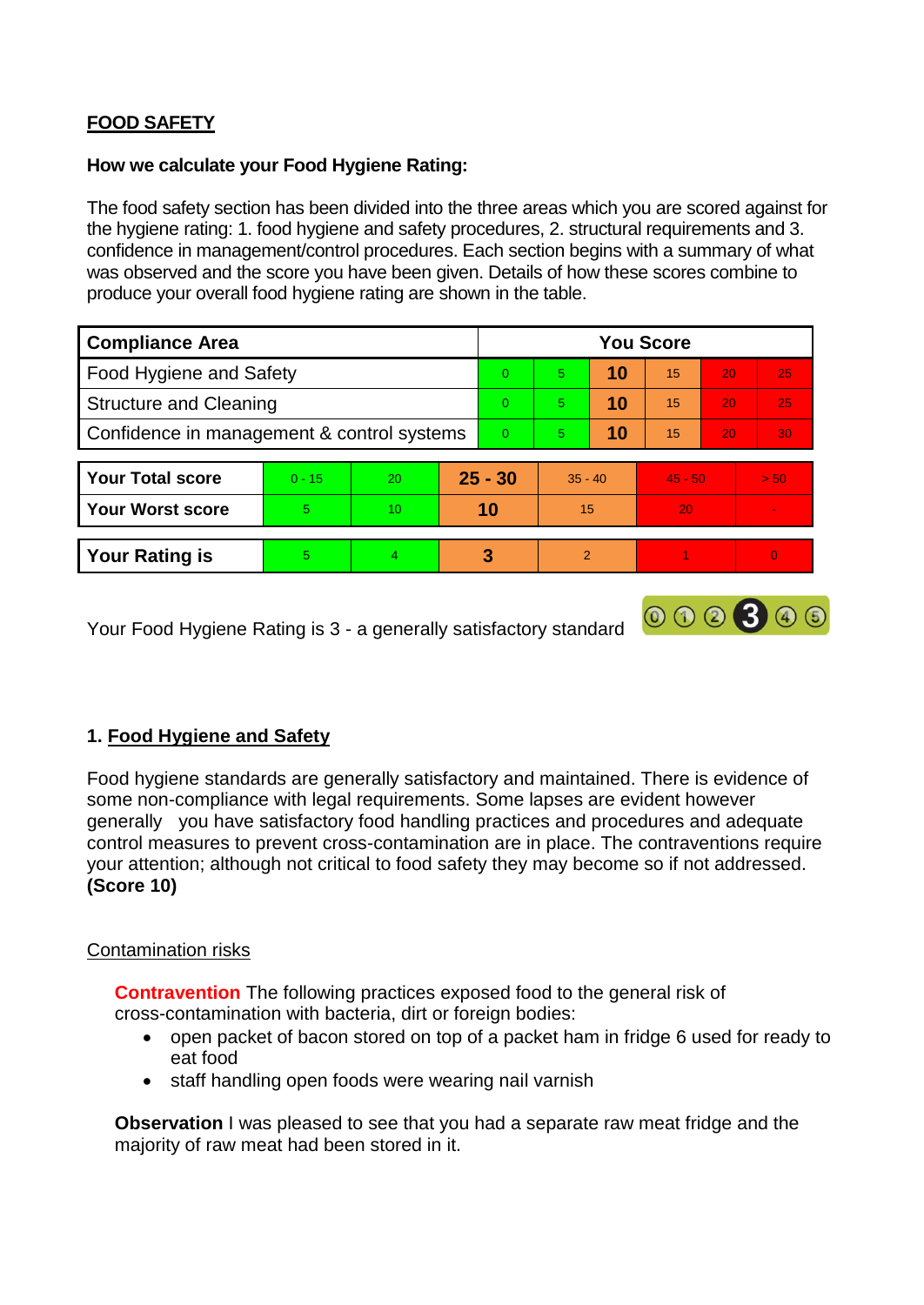#### Hand-washing

**Observation** Hand washing was managed well and wash-hand basins were well stocked with hand cleaning material.

### Personal Hygiene

**Contravention** The following are examples of poor personal hygiene or where it was made difficult for food handlers to maintain sufficiently high standards of personal cleanliness:

• staff handling open foods were not wearing protective clothing e.g. apron

#### Temperature Control

**Contravention** The following evidence indicated there was a risk of bacteria growing on food:

- cakes with mascapone topping were stored in display chiller but were found to be 12°C, these would normally require refrigeration at or below 8°C (check with supplier or label)
- an open tub of mayonnaise which needed to be kept chilled had been left at room temperature

**Recommendation** provide a cover/curtain to display chiller to help keep temperature cool.

## **2. Structure and Cleaning**

The structure facilities and standard of cleaning and maintenance are of a generally satisfactory standard but there are some repairs and/or improvements which are required in order for you to comply with the law. Pest control and waste disposal provisions are adequate. The contraventions require your attention; although not critical to food safety they may become so if not addressed. **(Score 10)**

#### Cleaning Chemicals / Materials / Equipment and Methods

**Observation** I was pleased to see that the premises was kept clean and that your cleaning materials, methods and equipment were able to minimise the spread of harmful bacteria between surfaces.

#### **Maintenance**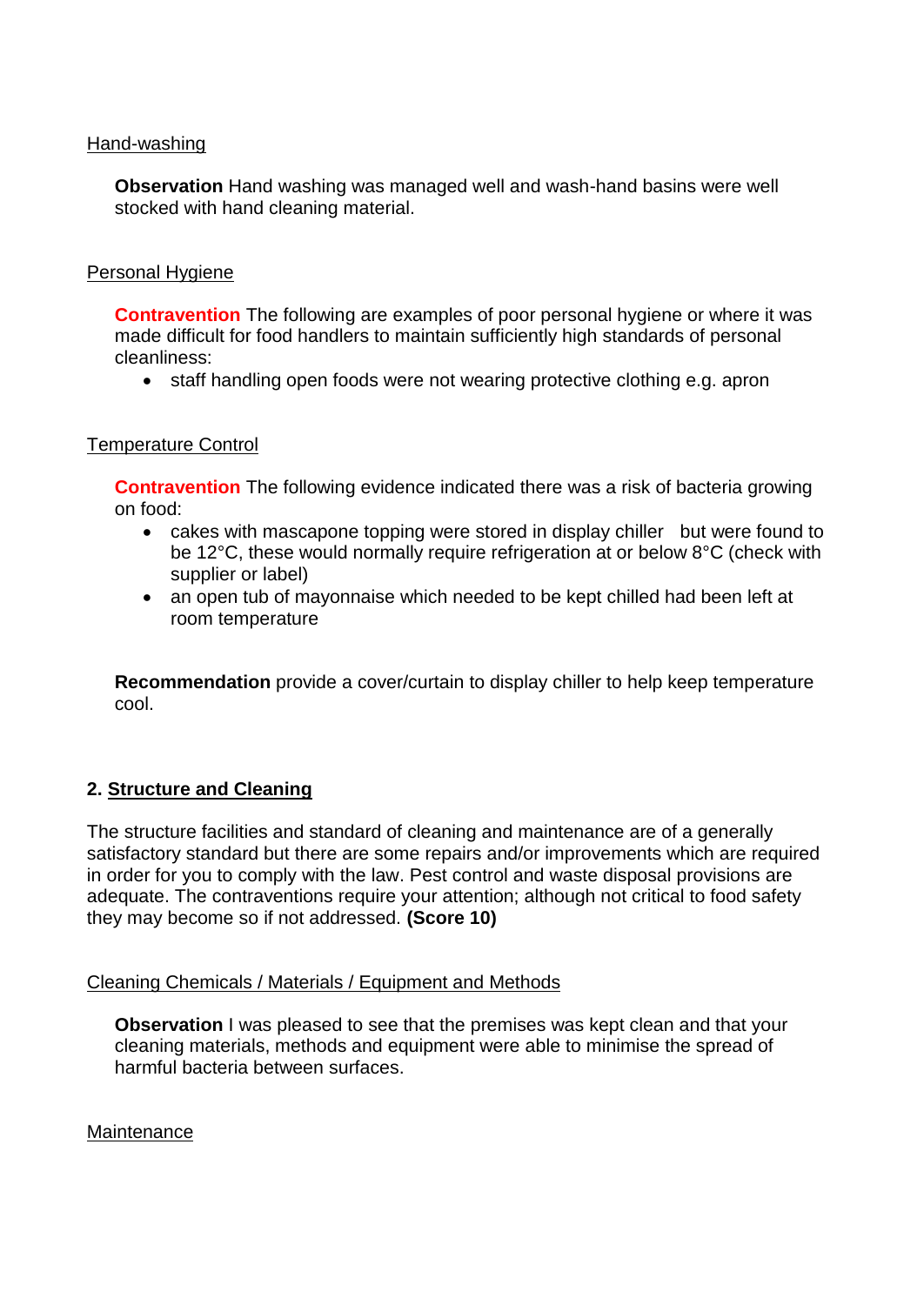**Contravention** The following items had not been suitably maintained and must be repaired or replaced:

- damaged plaster to wall above washing up sink
- damaged floor behind serving counter
- mastic to washing up sink

## Facilities and Structural provision

**Contravention** The following facilities were inadequate or absent and must be provided or improved:

- a hand wash basin must be provided in the kitchen and supplied with hot and cold water, soap and hygienic means of hand drying e.g. disposable paper towels
- the door between the kitchen and the toilet lobby should be kept closed at all times, I recommend fitting a self closing device

## **3. Confidence in Management**

There are generally satisfactory food safety controls in place although there is evidence of some non-compliance with the law. You are progressing towards a written food safety management system. The contraventions require your attention; although not critical to food safety they may become so if not addressed. **(Score 10)**

## Type of Food Safety Management System Required

**Contravention** You currently do not have a food safety management system or what you have in place is not suitable given the food risks associated with your business. Implement Safer Food Better Business (SFBB) catering pack or an equivalent food safety management system:

• The SFBB retail pack is not adequate for the type of foods prepared. I strongly recommend you obtain a copy of SFBB for caterers - this should be filled in to reflect the activities undertaken

**Information** To obtain a copy of the SFBB catering pack you can either attend one of our Safer Food Better Business workshops visit www.norwich.gov.uk/foodsafetytraining or download it from the Food Standards Agency website or purchase a pack online.

## Infection Control / Sickness / Exclusion Policy

**Guidance** Public Health England recommends that food handlers known or suspected to be suffering from a food-borne infection or gastro-intestinal illness stay away from work until symptom-free for 48 hours.